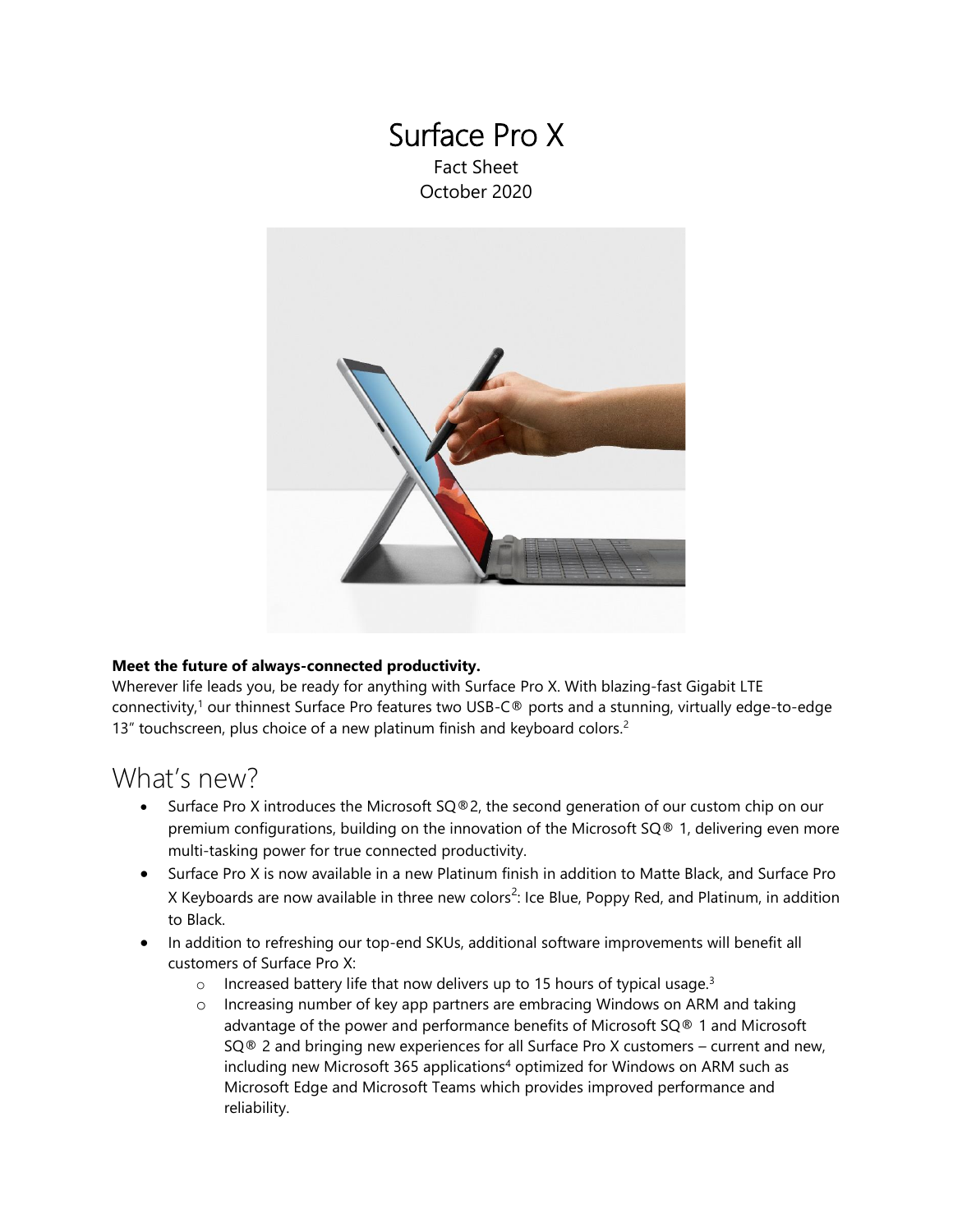$\circ$  For developers, Visual Studio Code<sup>[4](#page-0-1)</sup> has updated and optimized for Windows on ARM. The new VS Code, paired with WSL2 and the Windows Terminal make Surface Pro X the ideal modern dev box.

## Top Features and Benefits

- **All screen.** Ultra-thin bezels deliver an almost edge-to-edge 13" brilliant PixelSense™ display that brings your work to life on our thinnest Surface Pro.
- **Always Connected.** Connect nearly anywhere with friends, family and colleagues over built-in HD webcams backed by Studio Mics, Dolby® Audio™, and blazing-fast Gigabit LTE.<sup>[1](#page-0-2)</sup> Make a more personal connection with Eye Contact. Powered by artificial intelligence and the onboard neural engine, Eye Contact helps to adjust your gaze on video calls, so you appear to be looking directly in the camera.
- **Ready when creativity strikes.** Surface Slim Pen is there to help you capture every idea in the moment — stored securely and charged in the Signature Keyboard so you'll never lose it.<sup>[4](#page-0-1)</sup>
- **Built for how you live and work.** If you live and work in the cloud, Surface Pro X was designed for you, with blazing-fast speed, support, and choice of Microsoft SQ® 1 and Microsoft SQ® 2 processors. The custom processors powered by Qualcomm combine the connectivity you love on your smartphone with the power of Windows, keeping you connected wherever you go so you never miss a beat. Stay up and running with all-day battery life up, now with up to 15 hours across both configurations, $3$  and the ability to recharge fast – about 80% in just under an hou[r.](#page-0-3) $3$

# Technical Specifications

| Operating System | Windows 10 Home on ARM <sup>5</sup> (Consumer)<br>Microsoft 365 Family 30-day trial                                                                                                                                                                                                              |
|------------------|--------------------------------------------------------------------------------------------------------------------------------------------------------------------------------------------------------------------------------------------------------------------------------------------------|
| Exterior         | 11.3 in x 8.2 in x 0.28 in (287 mm x 208 mm x 7.3 mm)<br>Casing: Signature anodized aluminum with carbon composite fan less<br>thermal cooling<br>Colors: Matte Black, Platinum <sup>2</sup><br>Physical buttons: Volume, Power<br>Weight <sup>6</sup> (not including keyboard): 1.7 lbs (774 g) |
| Display          | Screen: 13″ PixelSense™ Display (sRGB + Enhanced Color Profiles)<br>Resolution: 2880 x 1920 (267 PPI)<br>Aspect ratio: 3:2<br>Touch: 10-point multitouch                                                                                                                                         |
| <b>CPU</b>       | Microsoft SQ® 1<br>Microsoft SQ® 2                                                                                                                                                                                                                                                               |
| Graphics         | Microsoft SQ® 1 Adreno™ 685 GPU<br>Microsoft SQ® 2 Adreno™ 690 GPU                                                                                                                                                                                                                               |
| Memory           | 8GB or 16GB LPDDR4x RAM                                                                                                                                                                                                                                                                          |
| Storage          | Removable solid-state drive (SSD) <sup>7</sup> options: 128, 256, or 512GB                                                                                                                                                                                                                       |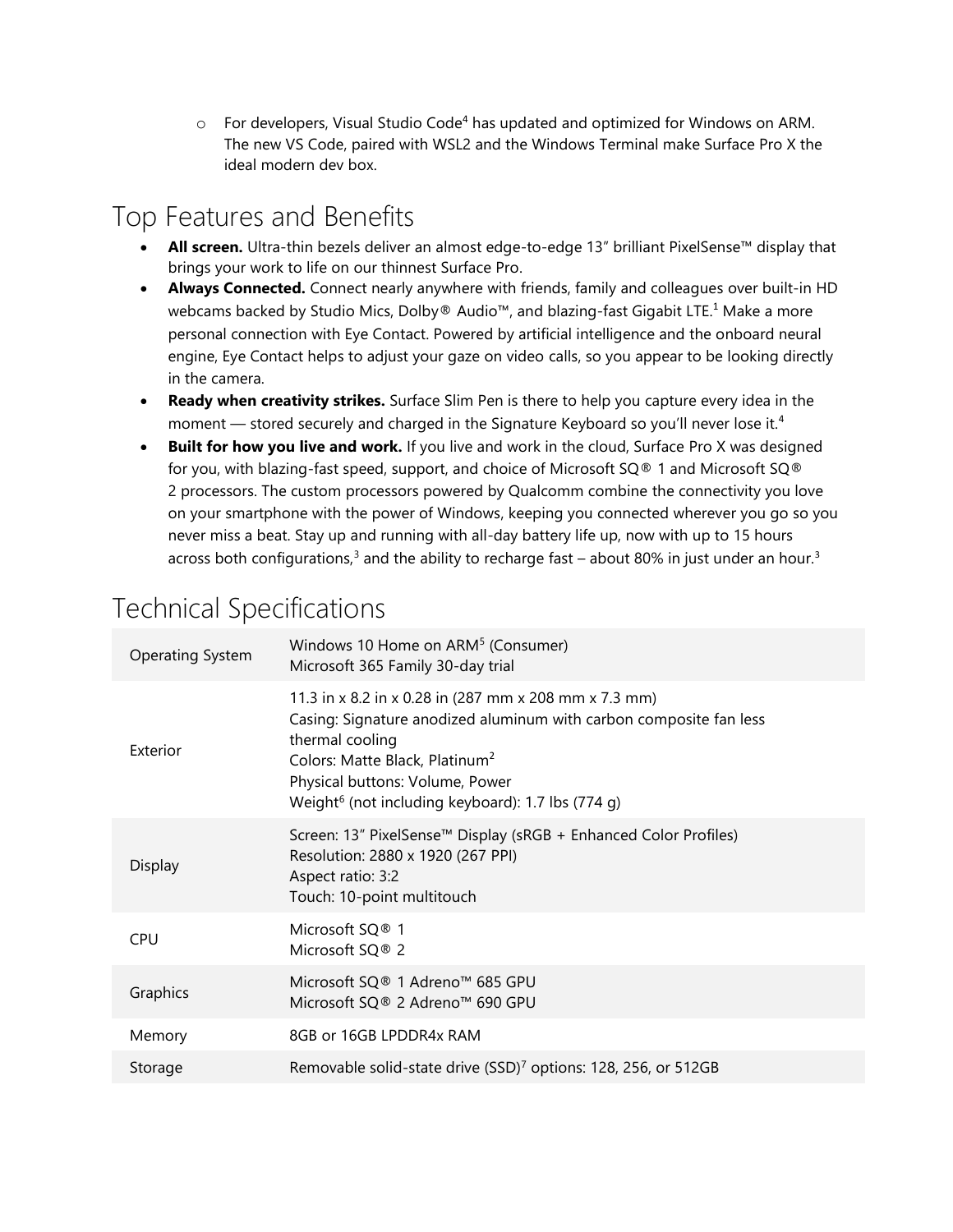| Security                                      | Firmware TPM chip for enterprise security and BitLocker support<br>Enterprise-grade protection with Windows Hello face sign-in                                                                                                                                                                                                |
|-----------------------------------------------|-------------------------------------------------------------------------------------------------------------------------------------------------------------------------------------------------------------------------------------------------------------------------------------------------------------------------------|
| <b>Network</b>                                | Wi-Fi 5: 802.11ac compatible<br>Bluetooth Wireless 5.0 technology<br>Qualcomm® Snapdragon™ X24 LTE modem<br>Up to Gigabit LTE Advanced Pro4 with nanoSIM and eSIM support. LTE Bands<br>supported: 1, 2, 3, 4, 5, 7, 8, 12, 13, 14, 19, 20, 25, 26, 28, 29, 30, 38, 39, 40, 41, 46,<br>66<br>Assisted GPS and GLONASS support |
| Battery                                       | Up to 15 hours of typical device usage <sup>3</sup>                                                                                                                                                                                                                                                                           |
| Cameras                                       | Windows Hello face authentication camera (front-facing)<br>5.0MP front-facing camera with 1080p full HD video<br>10.0MP rear-facing autofocus camera with 1080p HD and 4k video                                                                                                                                               |
| Audio                                         | Dual far-field Studio Mics<br>2W stereo speakers with Dolby® Audio™                                                                                                                                                                                                                                                           |
| Ports                                         | 2 x USB-C®3.2 Gen 2<br>1 x Surface Connect port<br>Surface Keyboard connector port<br>1 x nano SIM<br>Compatible with Surface Dial off-screen interaction <sup>4</sup>                                                                                                                                                        |
| Sensors                                       | Accelerometer<br>Gyroscope<br>Magnetometer<br>Ambient light sensor                                                                                                                                                                                                                                                            |
| Power supply                                  | 60W power supply with additional 5W USB A charging Port                                                                                                                                                                                                                                                                       |
| In the box                                    | Surface Pro X<br>Power supply<br>SIM card access tool<br>Quick Start Guide<br>Safety and warranty documents                                                                                                                                                                                                                   |
| Surface Pen <sup>4</sup>                      | 4,096 levels of pressure<br>Tilt sensing<br>Best-in-class latency<br>0.1mm precision                                                                                                                                                                                                                                          |
| Warranty <sup>8</sup>                         | 1-year limited hardware warranty                                                                                                                                                                                                                                                                                              |
| Best-in-class support<br>from Microsoft Store | Microsoft Store Promise for Surface:<br>60-day return policy                                                                                                                                                                                                                                                                  |
|                                               |                                                                                                                                                                                                                                                                                                                               |